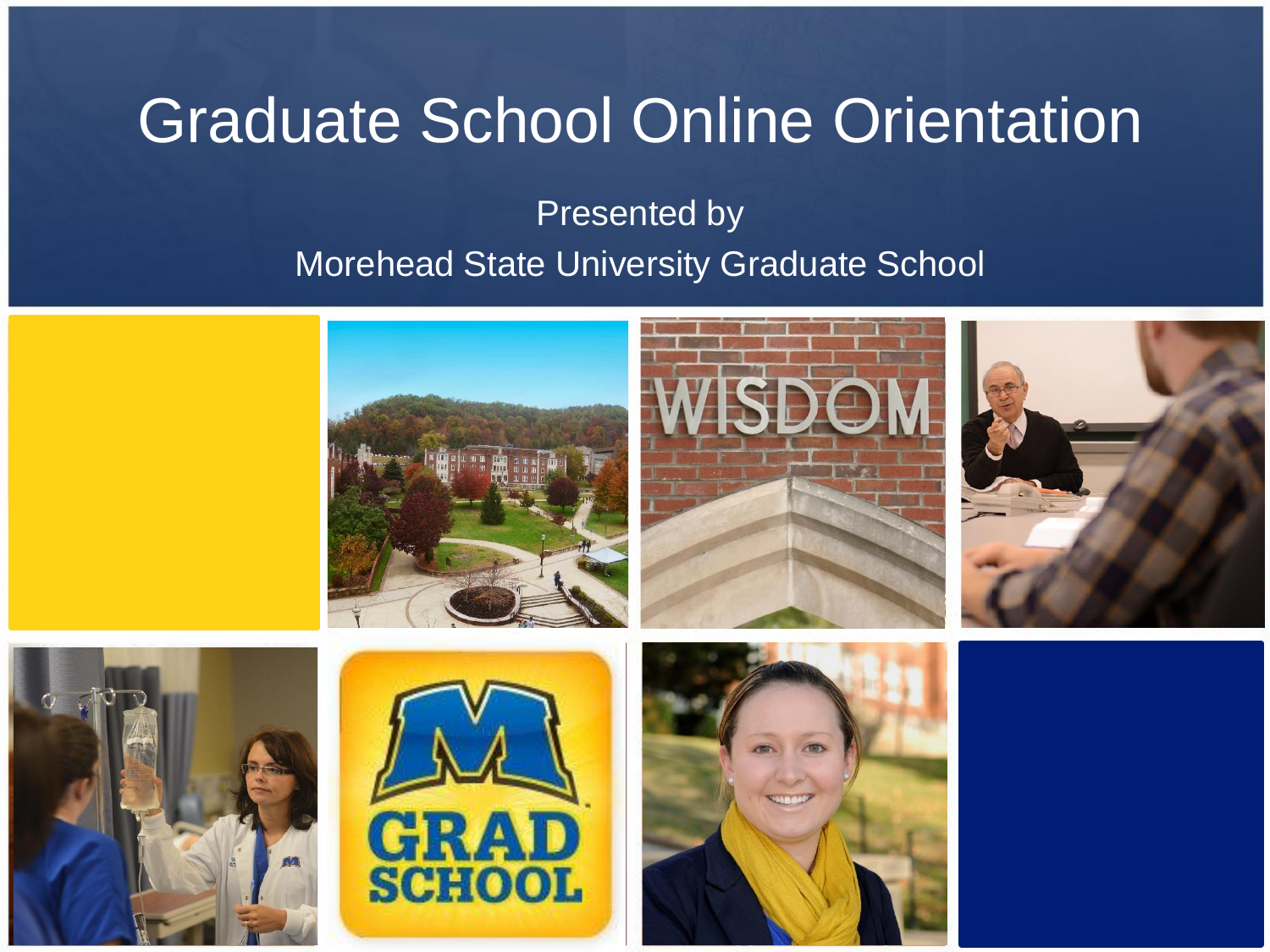#### Welcome to Graduate School



Welcome to **Morehead State University**! We are excited to have you as part of the graduate school community.

We have created this **Online Orientation** specifically so that you will get the most out of your graduate school experience as you navigate your student account and become familiar with academic life at MSU.

You will also be provided with information on university policies and procedures, resources, and support networks that are available to you as you complete your program.

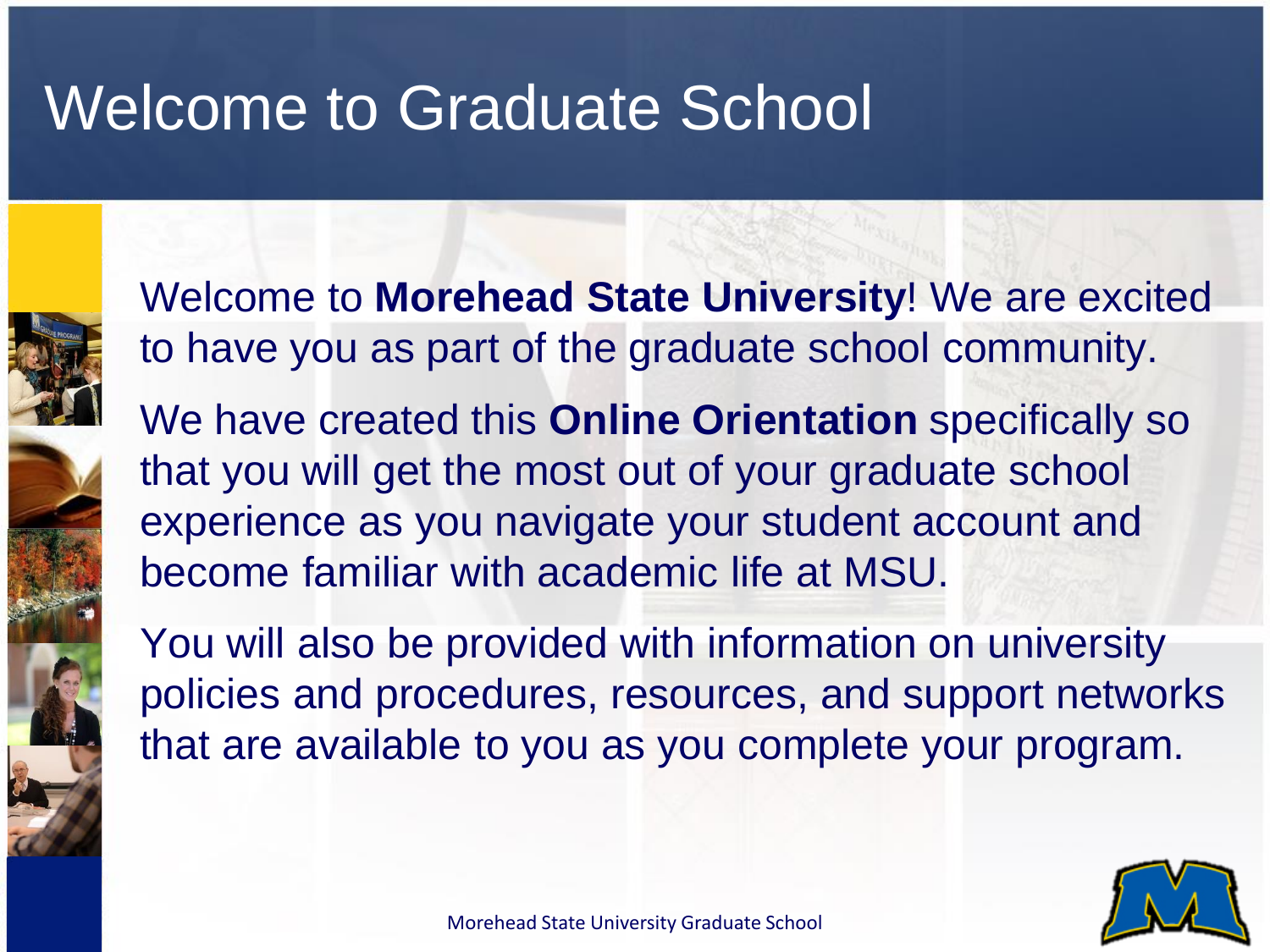#### <span id="page-2-0"></span>Online Orientation Topics

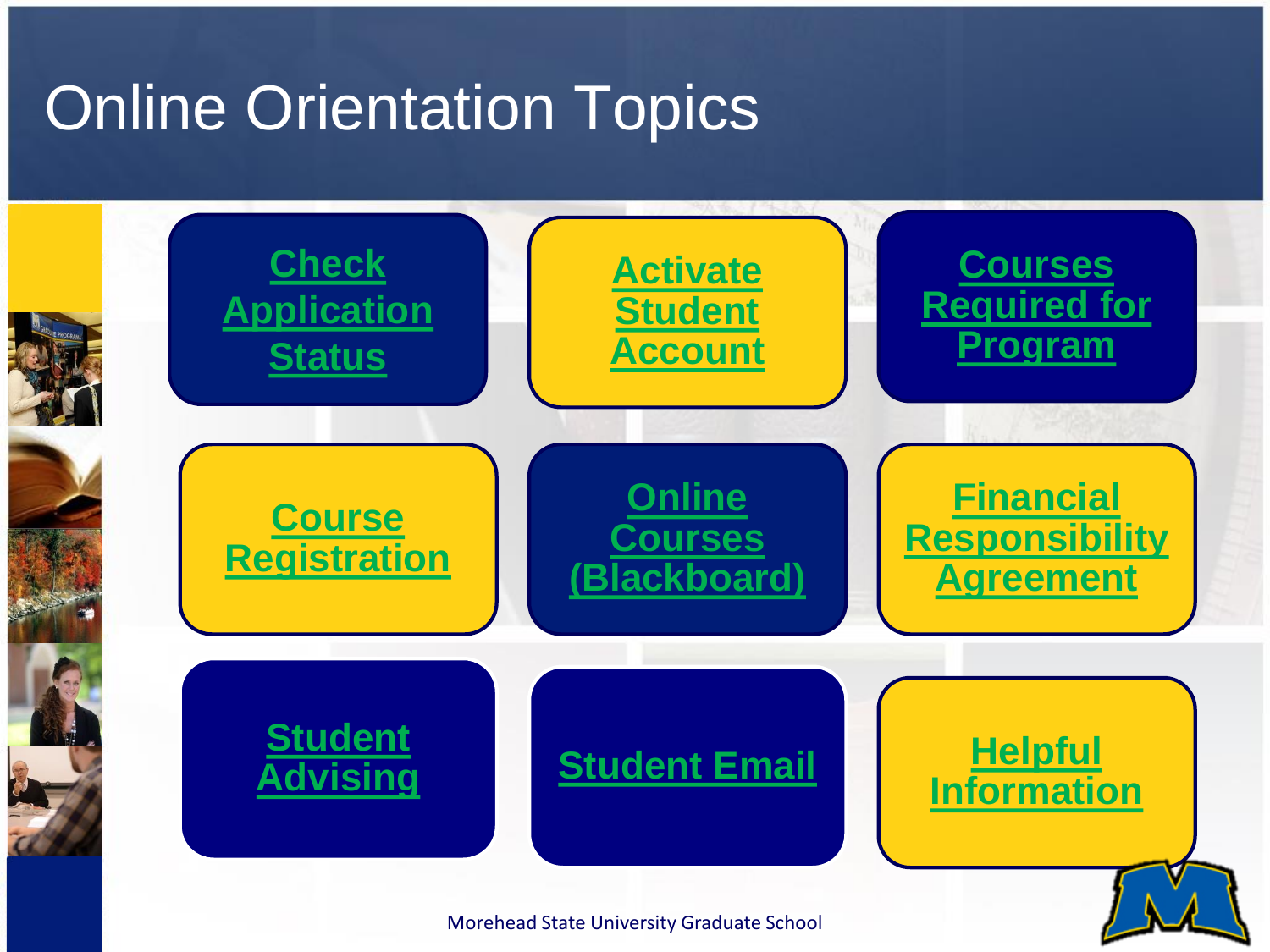#### <span id="page-3-0"></span>Check Application Status



To check your application status, you will login to your applications account. Under the "Application Status" heading, you will see the current status of the admission decision. The current status is always on top.

|             |                                                   |          | Note: If your application is not displayed here it means it is still being processed. |
|-------------|---------------------------------------------------|----------|---------------------------------------------------------------------------------------|
| Applicant   | Opportunity                                       | Decision | Decision<br>Date                                                                      |
| Ollie Floyd | Fall Term 2020 -<br>Certification 8-12<br>English | Applied  | 1/15/2020<br>3:12 PM                                                                  |

- MS (Move to Student) OR AP (Applied Status) Your application has been received and is being processed. You have **NOT** been admitted.
- GDPT (Out to Department) Your application admission information and materials have been sent to the department for an admission decision.
- ACON (Accepted Conditionally) You have been conditionally accepted to your program. Your official letter of admission (which you will receive in your email) will contain your conditions.
- AC (Accepted Unconditionally) You have been accepted to your program. You will receive your official letter of admission in your email.
- DEN Denied to the program.
- CAN You have requested cancelation of your program.

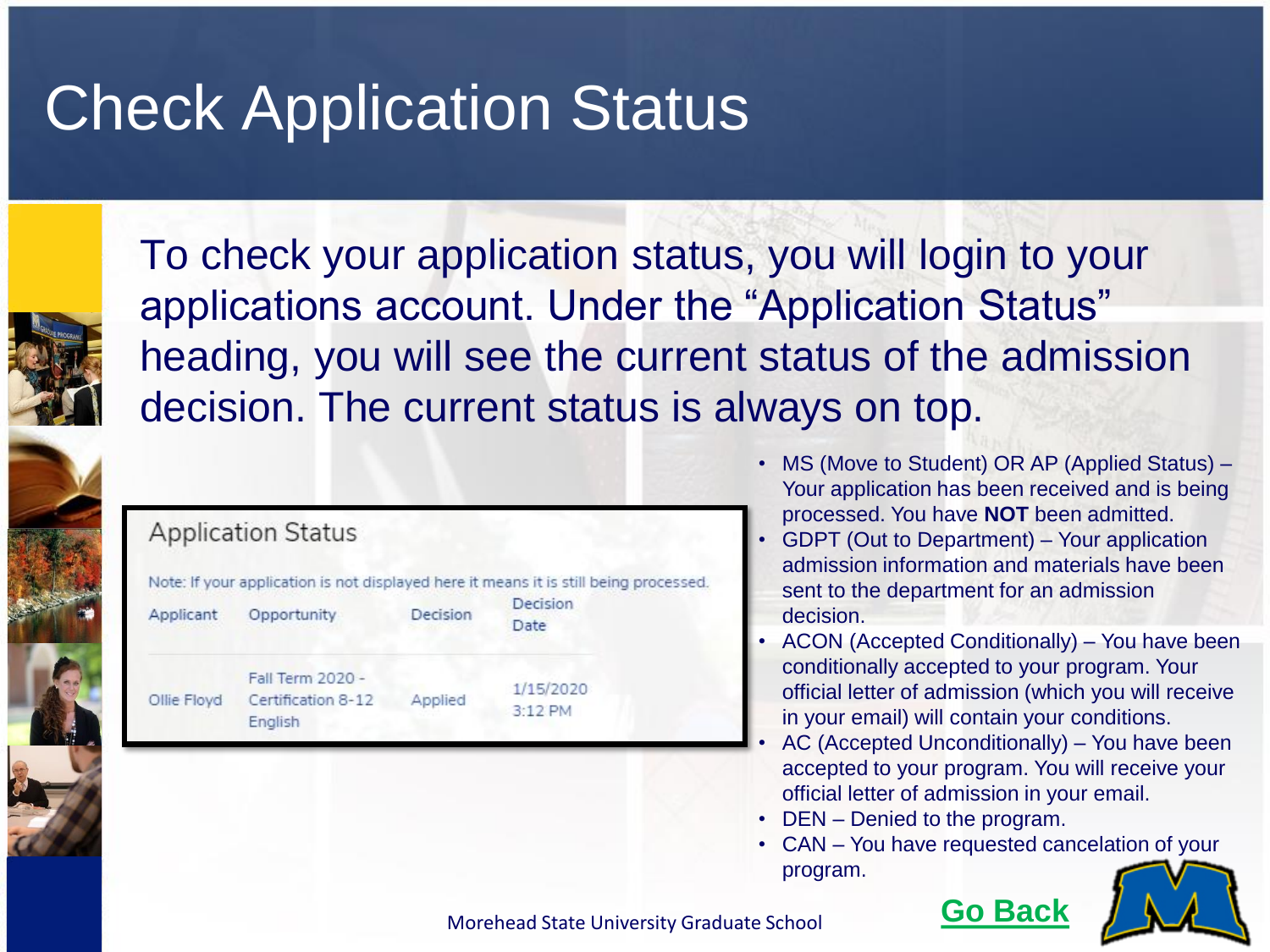#### <span id="page-4-0"></span>Activate Your Student Account



After you submit your application for admission, you will receive an email (typically within 2 days) which contains your student ID# as well as instructions for activating your "mymoreheadstate" student account.

- If you are a new student to MSU, you will need to activate your "mymoreheadstate" student account at [secureweb.moreheadstate.edu/eac](https://secureweb.moreheadstate.edu/eac/index.php). Follow the instructions for Account Activation at this link.
- If you are a current MSU undergraduate student who has just graduated, your MSU student ID# and email will be the same. You should be able to login and continue on with this orientation.

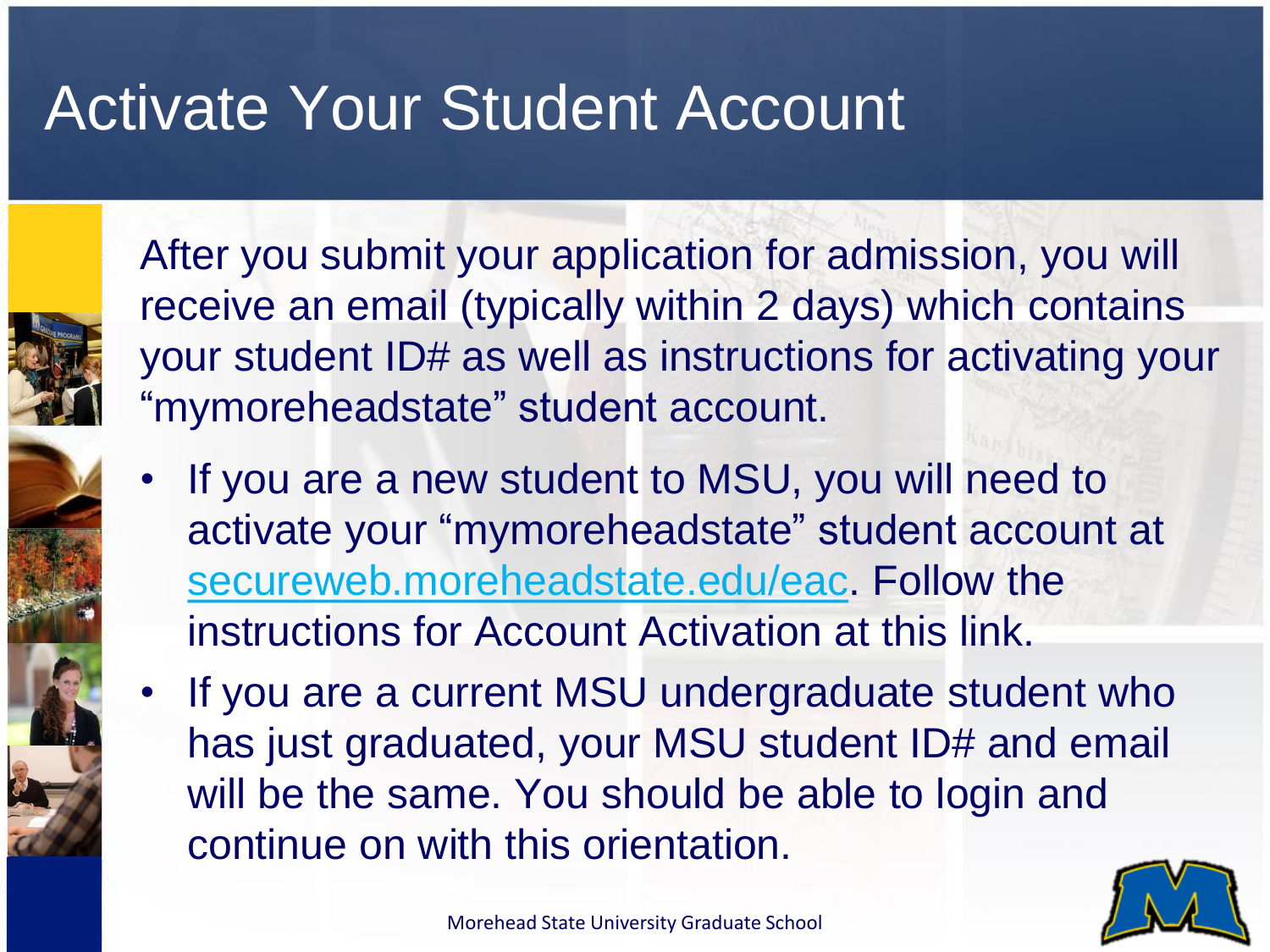#### Activate Your Student Account (cont'd)

- If you are a former MSU student that has not logged into your account for more than a year, your MSU ID# is still the same. You will need to contact our IT Department at 606.783.4357 in order to get your ID# and to have your account re-enabled.
- Please contact our IT Department if you have any issues at 606.783.4357.
- Once you have logged in to your "mymoreheadstate" student account, please take some time to familiarize yourself with the **Self-Service Menu** for **Students** as it contains most of your academic information.

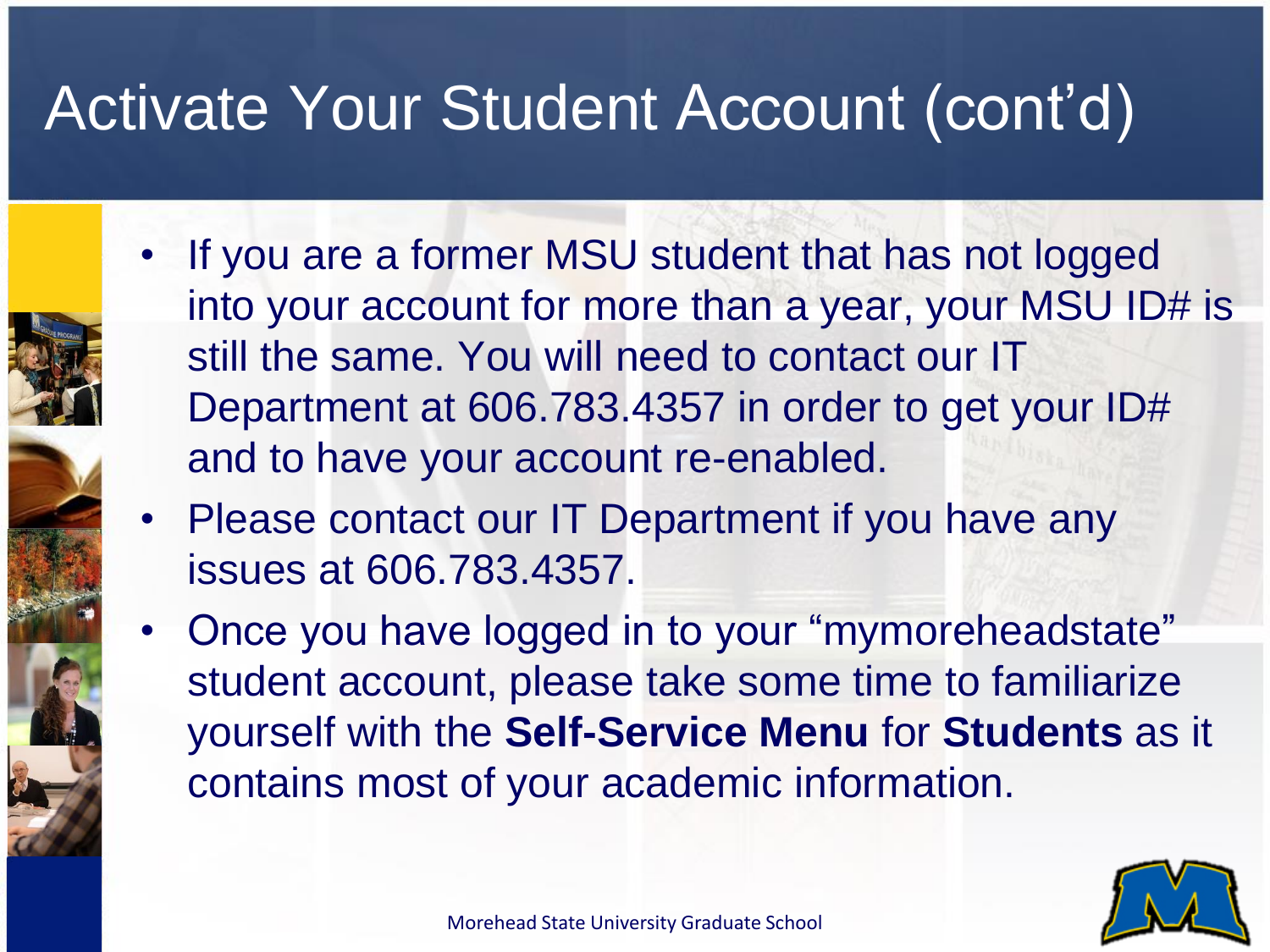#### Activate Your Student Account (cont'd)

- Your student account and email login is your **msuid@moreheadstate.edu (i.e., [m1234567@moreheadstate.edu](mailto:m1234567@moreheadstate.edu)).** 
	- Once you are officially admitted, you will receive an email from the Graduate School with your letter of admission.



Morehead State University Graduate School **Go Bac**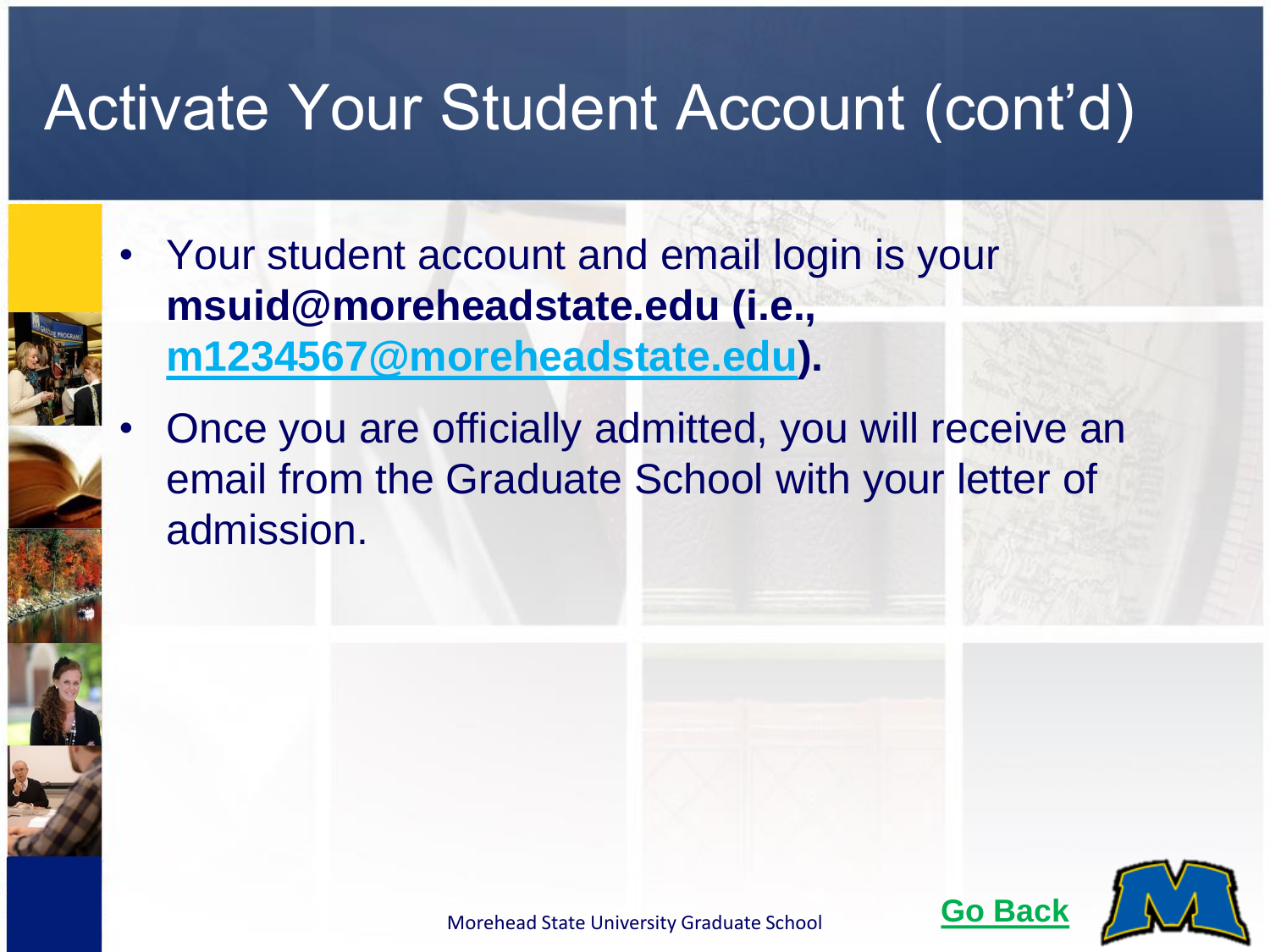#### <span id="page-7-0"></span>Courses Required For Your Program



The **Program Evaluation** contains your catalog year and the **name of your academic advisor** and allows you to see the courses and credit hours that you will need in order to complete your program.

• To access your **Program Evaluation**, login to your ["mymoreheadstate](https://fs.moreheadstate.edu/adfs/ls?wa=wsignin1.0&wtrealm=urn:sharepoint:mymsu&wctx=https://my.moreheadstate.edu/_layouts/15/Authenticate.aspx?Source%3d/)" student account and select **Self-Service Menu (WebAdvisor) → Students → Academic Profile → Program Evaluation → then select your active program and click submit.**

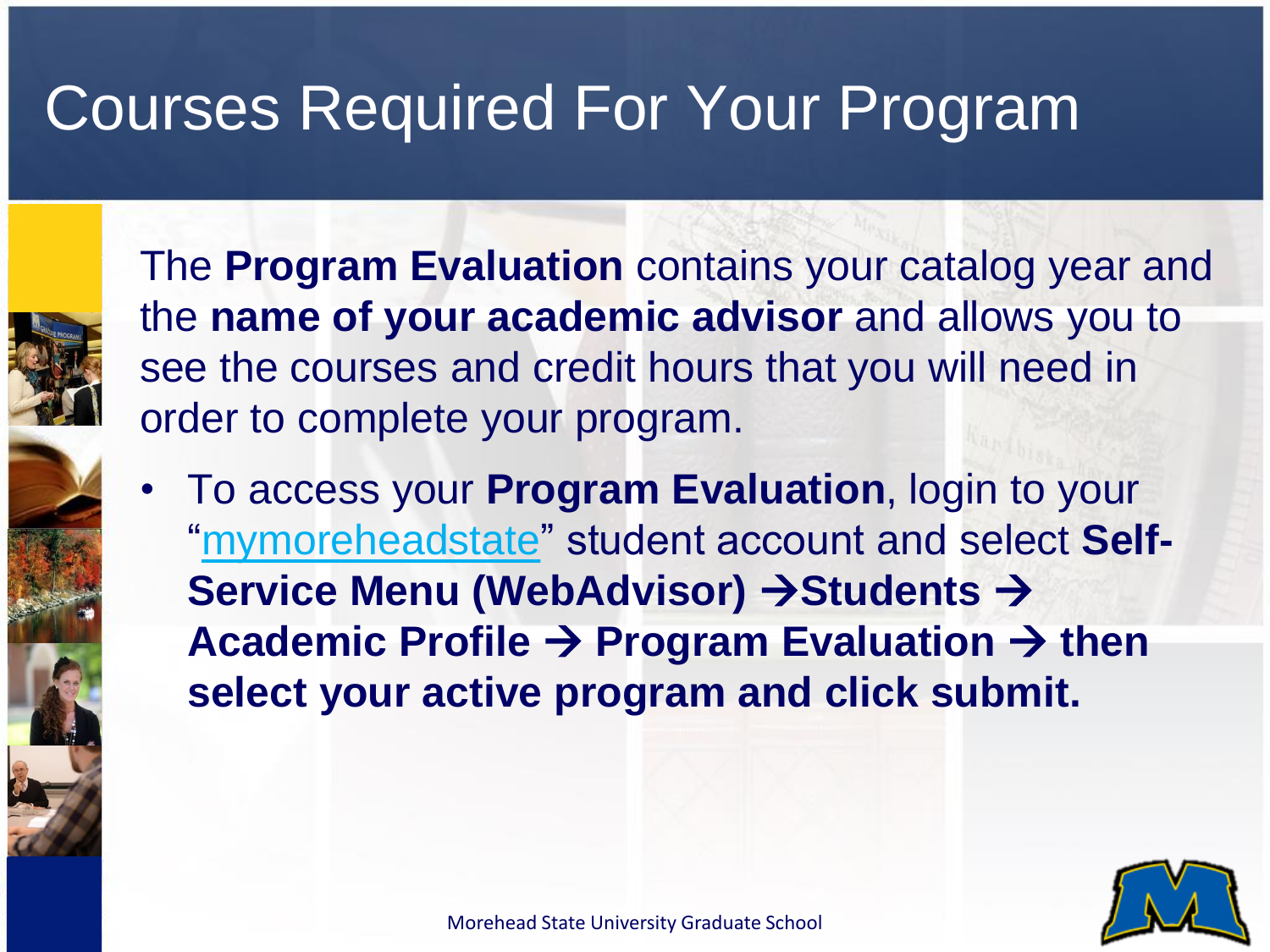#### Courses Required For Your Program

- Your **Program Evaluation** will display all the courses required for your program. If you have completed, transferred or substituted courses, it will show those courses as being completed.
- Not all of the courses listed will be offered in a specific term. You will need to choose from what is available.
- You may contact your academic advisor for specific information on when courses are offered.
- Printing your Program Evaluation is helpful each time you enroll in your courses.

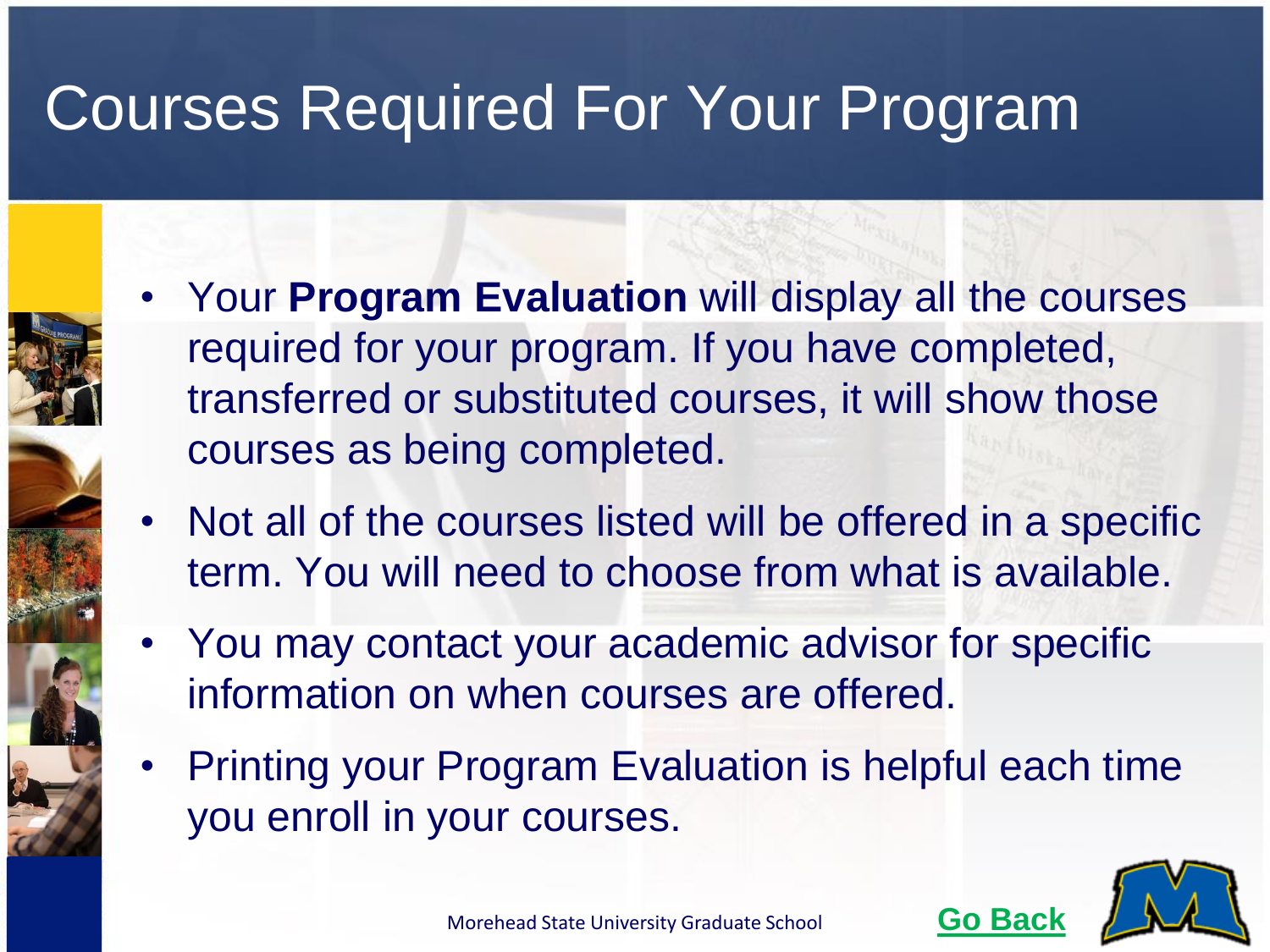#### <span id="page-9-0"></span>Course Registration



To determine what courses to enroll in, you will login to your "mymoreheadstate" student account. If you need additional guidance selecting courses, please contact your academic advisor (contact information is located at the top of your Program Evaluation).

- To plan and register for your courses, please click on the link below for detailed instructions or video tutorials: https://www.moreheadstate.edu/self-service#studentplanning
- For important dates regarding registration, withdrawal, [and commencement, please review the academic](http://www.moreheadstate.edu/Academic-Services/Registrar/Academic-Calendars) calendar.



Morehead State University Graduate School **Go Bac**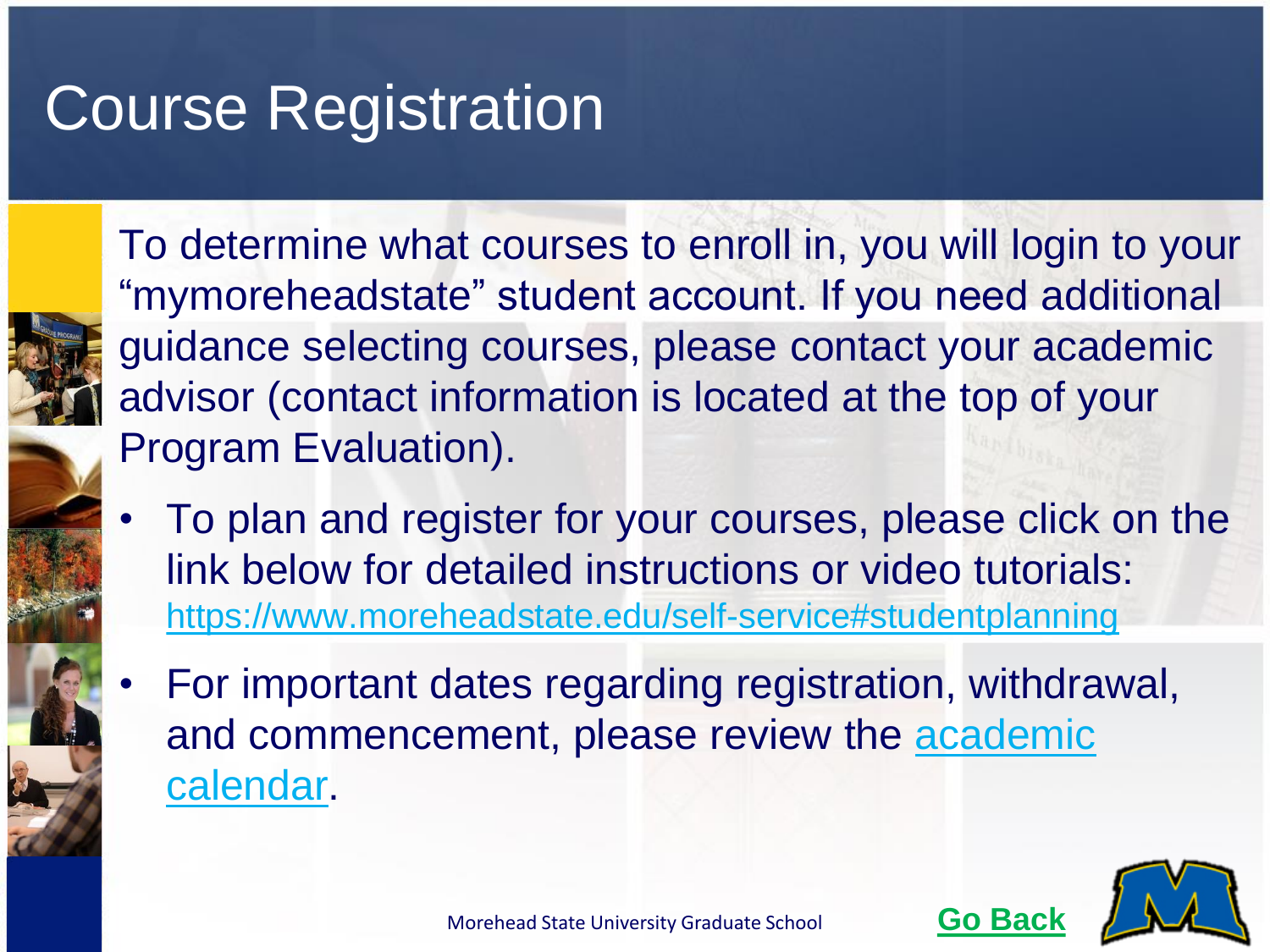#### <span id="page-10-0"></span>Access Your Online Courses

If you have an online course, you will need to login to your **Blackboard** account to familiarize yourself with it.

- Login to your "mymoreheadstate" student account. Under **Campus Applications** scroll down to the bottom and click Blackboard. This will take you to the Blackboard website to access your online courses.
- Each instructor decides when to make courses available to students; however, most courses are available typically two days before the term starts.
- If you do not see your course on the day the term begins, please contact your instructor.

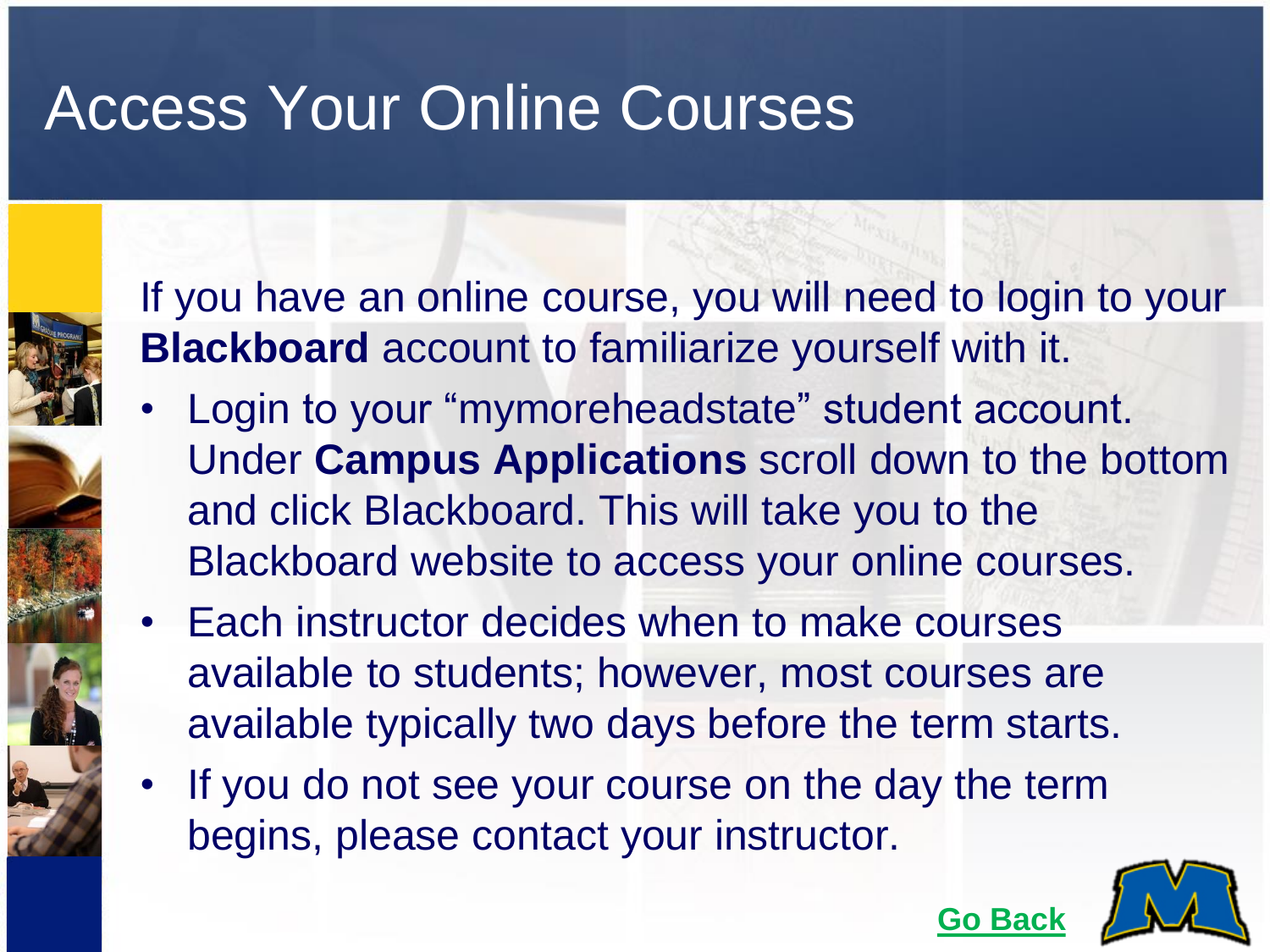## <span id="page-11-0"></span>Financial Responsibility Agreement



Once you enroll in your classes for the semester, you will need to **accept a Financial Responsibility Agreement.**

• Click on the link below for detailed instructions for accepting a Financial Responsibility Agreement:

http://www.moreheadstate.edu/getattachment/Administrati on/Technology/Account-Info/Self-

[Service/StudentFinanceInstructions.pdf.aspx?lang=en-US](http://www.moreheadstate.edu/getattachment/Administration/Technology/Account-Info/Self-Service/StudentFinanceInstructions.pdf.aspx?lang=en-US)

If you have questions, please contact Accounting and Financial Services at 606.783.2019. If you have questions about your Financial Aid, please contact 606.783.2011.

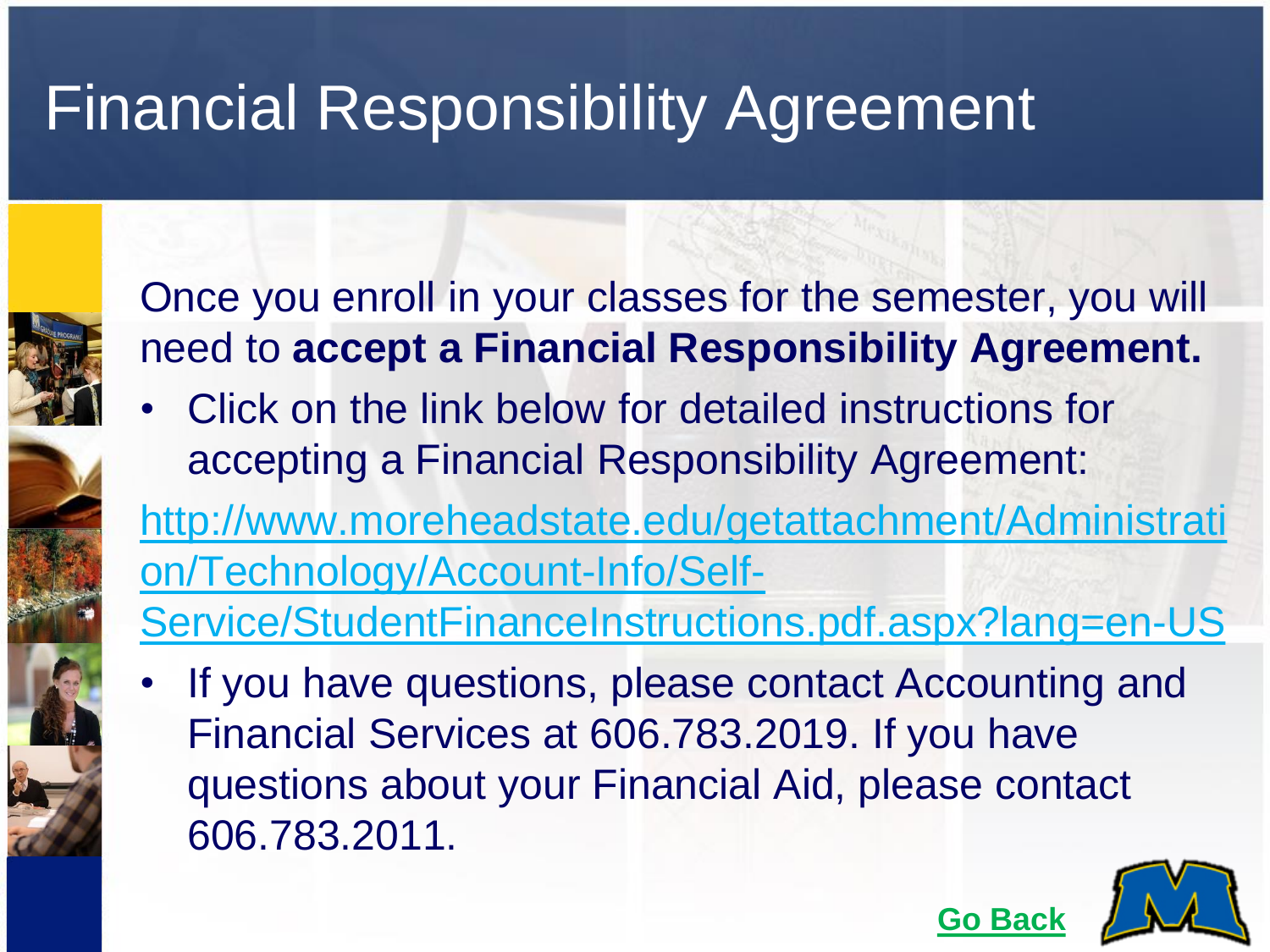## <span id="page-12-0"></span>Student Advising



Our main goal at the Graduate School is student success. To ensure that students have the appropriate guidance as they progress towards the completion of their programs, student advising is available through an academic advisor assigned upon admission and professional advising through the Graduate School.

- Your academic advisor can be found inside your student account by clicking on **Self-Service Menu (WebAdvisor)→Academic Profile→My Profile**. There you will find your Academic Advisor name and information.
- Professional advising is offered through the Graduate School. More information can be found [here](http://www.moreheadstate.edu/Academics/Graduate-School/Current-Students/Graduate-School-Advising-Center).

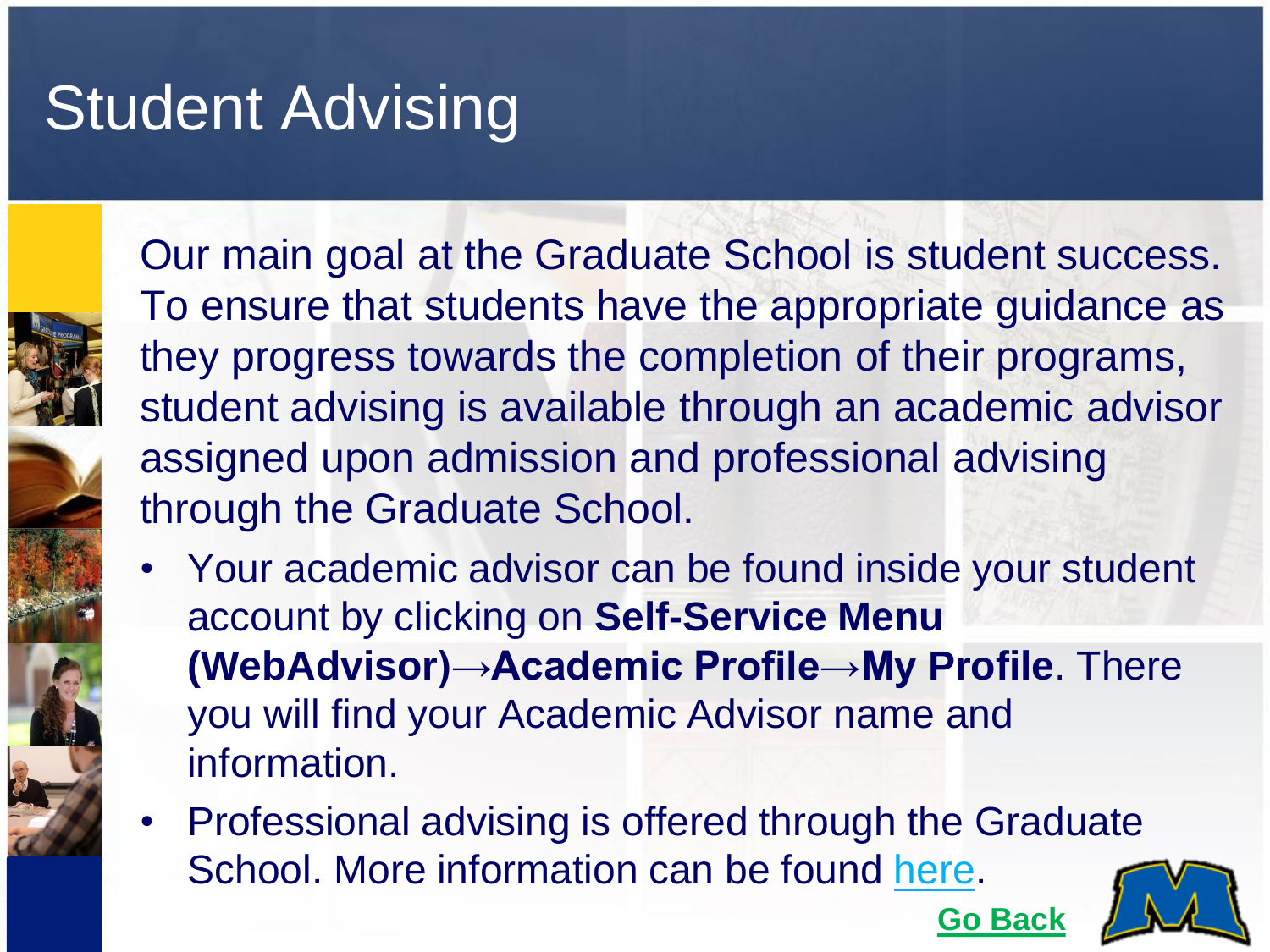#### <span id="page-13-0"></span>**Student Email**

MSU provides all students with an **@moreheadstate.edu**  email address.

- Your email login is your **msuid@moreheadstate.edu (i.e., [m1234567@moreheadstate.edu\)](mailto:m1234567@moreheadstate.edu).**
- To access your email, you will login to your "mymoreheadstate" student account.
- On the left side of the screen scroll down until you see **Unread Messages** and click **Office 365**.
- You may be prompted to login again with your student account credentials. Once logged in, your Outlook email should load.

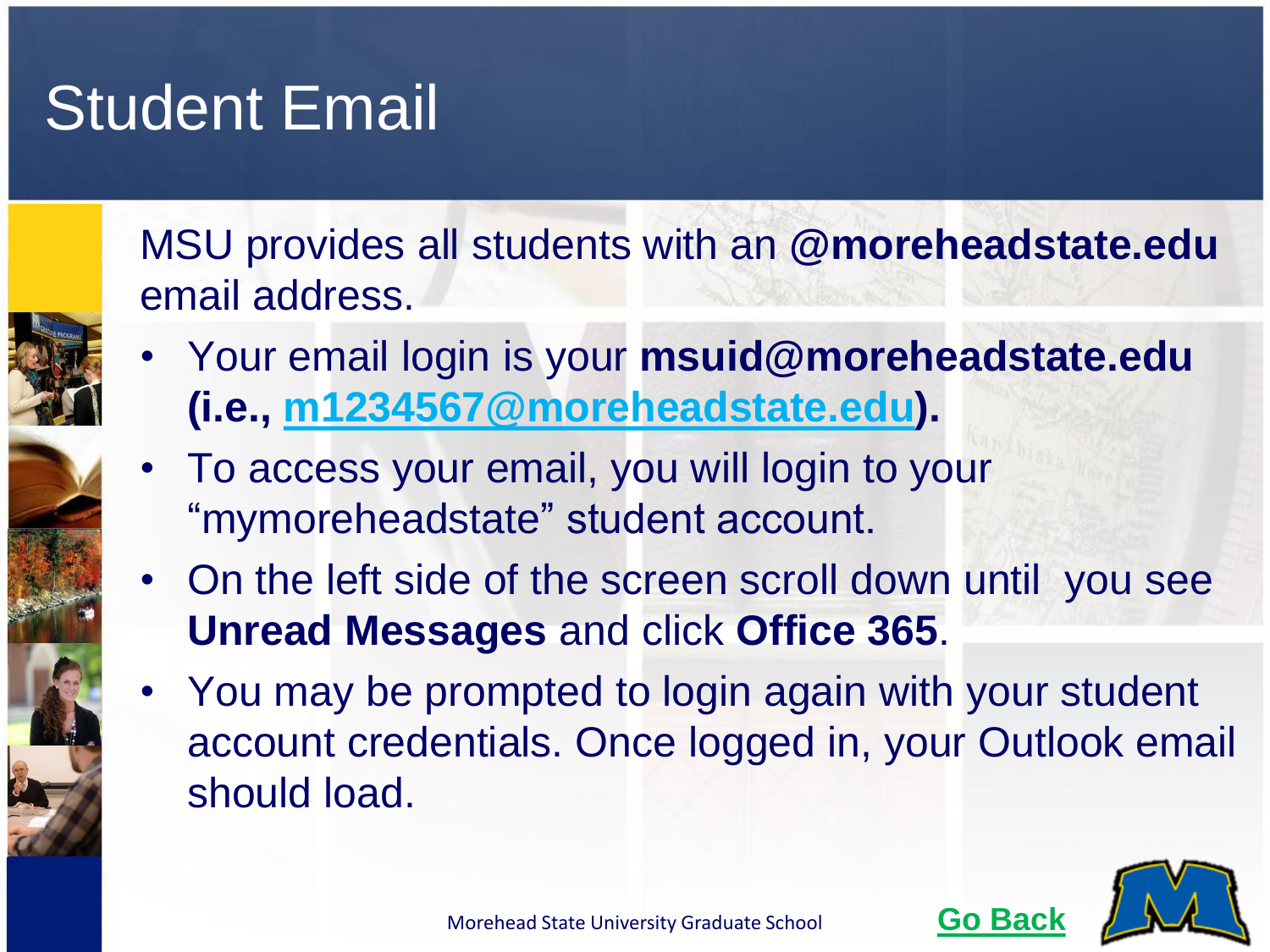## <span id="page-14-0"></span>Helpful Information

- The standard full-time graduate course load is nine hours. Part-time is six hours.
- Graduate tuition is a flat rate (regardless of location) of \$570 per credit hour plus fees.
- If you have technical issues with your student account, please contact the Technology Service Center at phone 606.783.HELP (4357) or email at [ithelpdesk@moreheadstate.edu](mailto:ithelpdesk@moreheadstate.edu). The center is staffed during normal operating hours.
- For important dates regarding registration, withdrawal, [and commencement, please review the academic](http://www.moreheadstate.edu/Academic-Services/Registrar/Academic-Calendars) calendar.

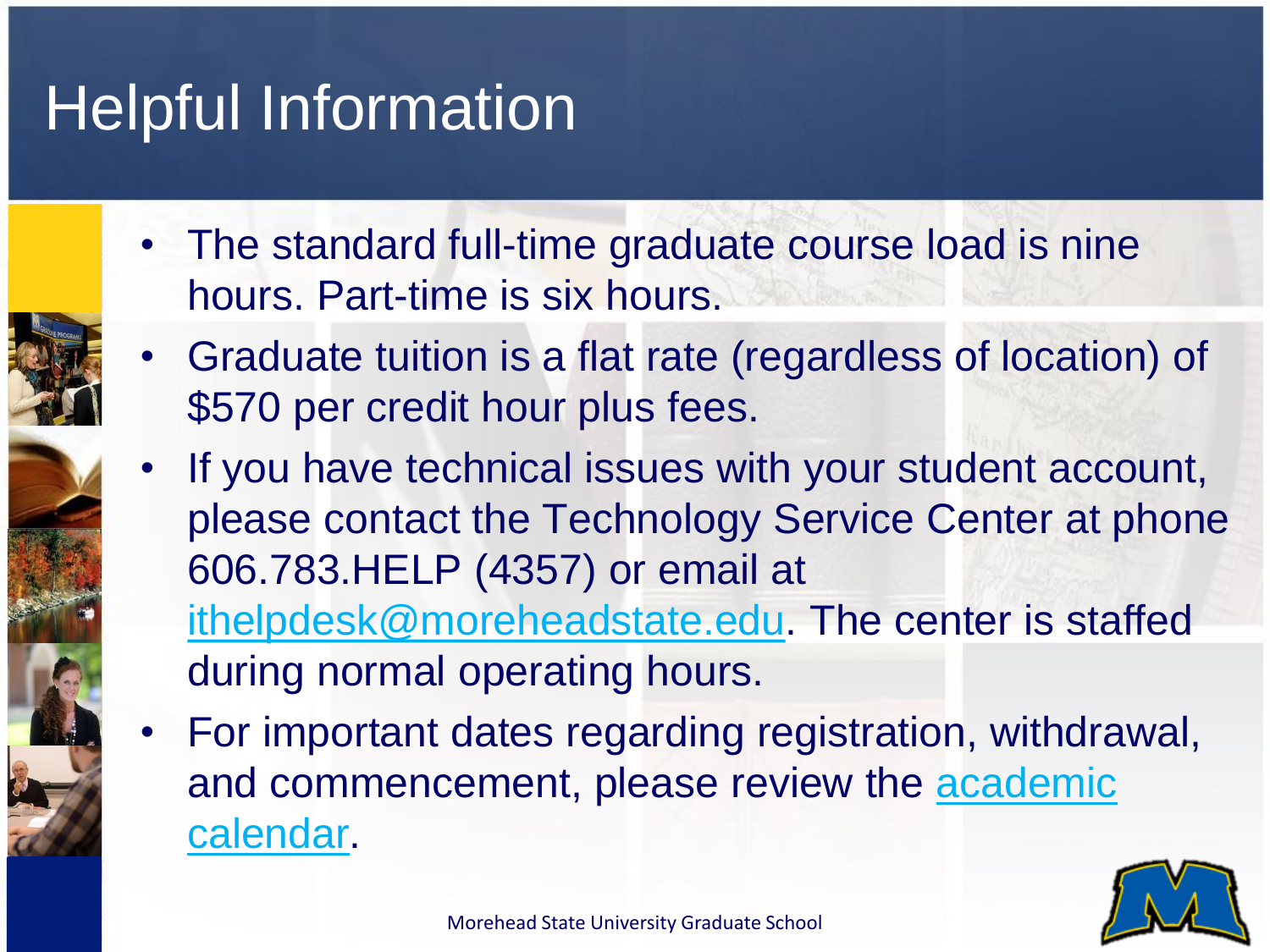## Helpful Information

- **[Address](http://www.moreheadstate.edu/Academic-Services/Registrar/Address-Change) and [Name Changes](http://www.moreheadstate.edu/Academic-Services/Registrar/Name-Changes)**
- **[Changing Programs](http://www.moreheadstate.edu/Academics/Graduate-School/Current-Students/Changing-Programs)**
- [Financial Aid](http://www.moreheadstate.edu/finaid)
- **[Graduation Information](http://www.moreheadstate.edu/Academic-Services/Registrar/Graduation-Information)**
- **[Graduate Student Forms](http://www.moreheadstate.edu/Academics/Graduate-School/Current-Students/Current-Student-and-Faculty-Forms)**
- **[Library](http://www.moreheadstate.edu/library)**
- **[Transcript Request](http://www.moreheadstate.edu/Academic-Affairs/Academic-Services/Registrar/Transcript-Request)**
- **[University Bookstore](http://www.bookstore.moreheadstate.edu/home.aspx)**





Morehead State University Graduate School **[Go Back](#page-2-0)**